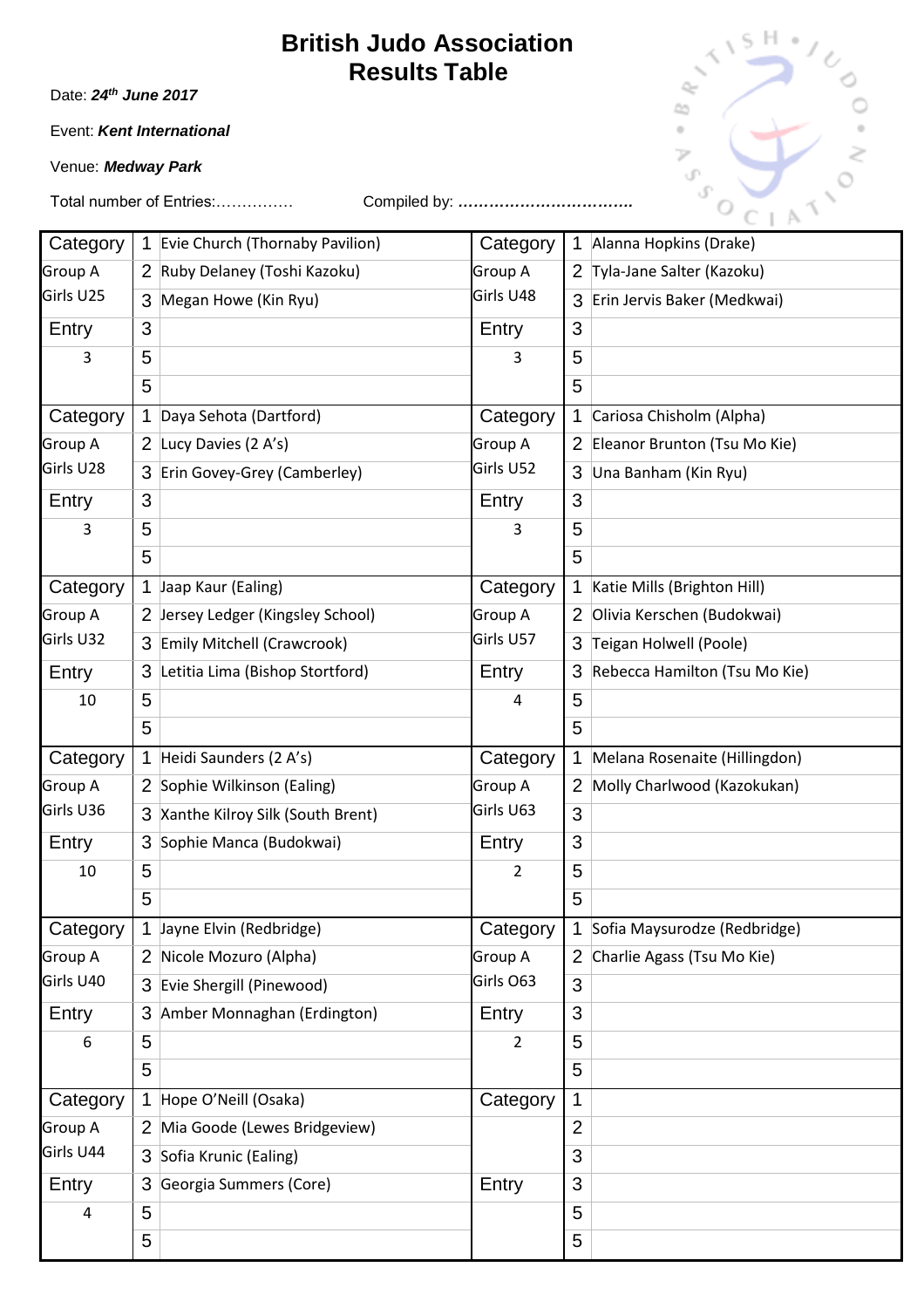Date: *24th June 2017*

Event: *Kent International* 

Venue: *Medway Park*



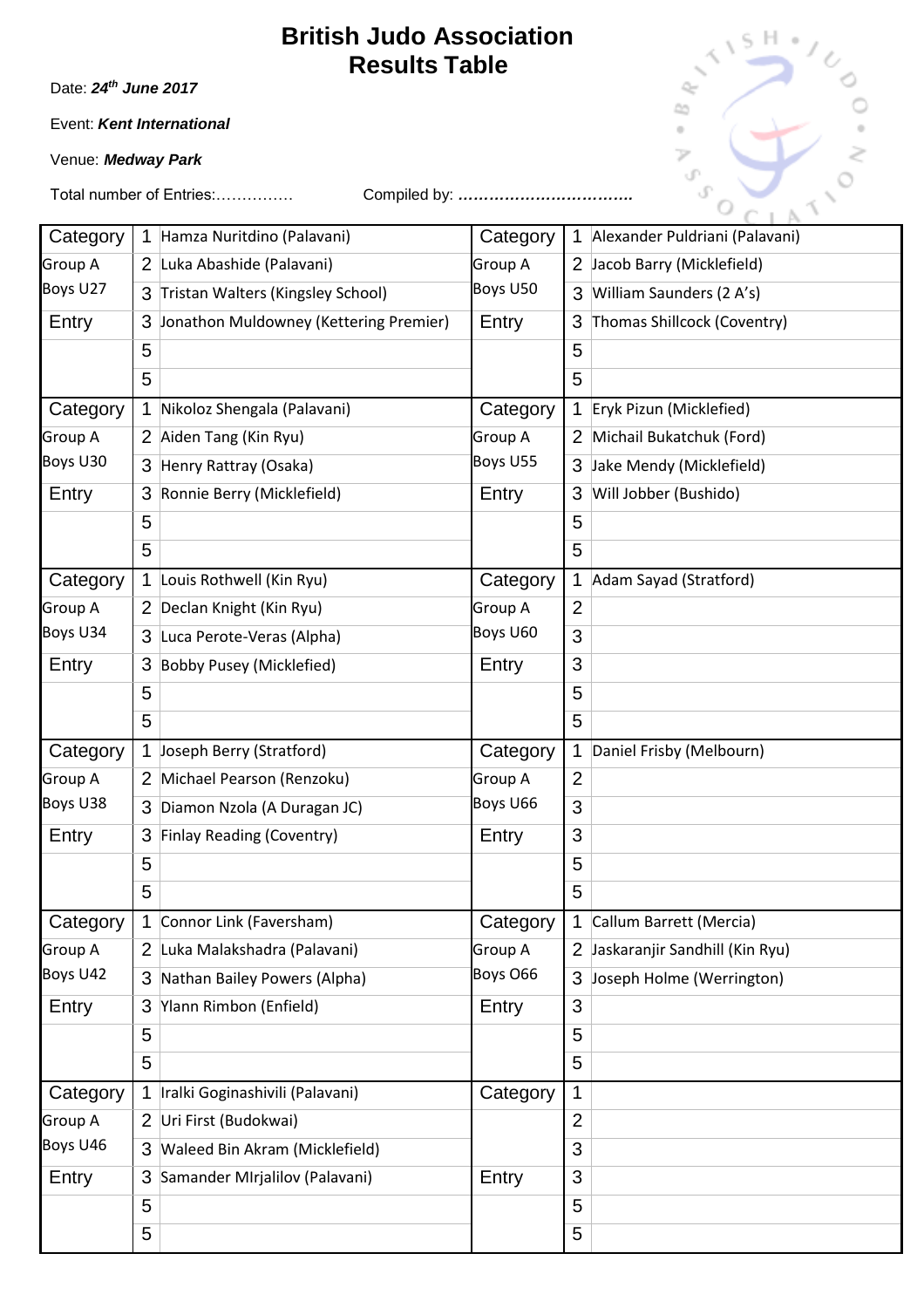Date: *24th June 2017*

Event: *Kent International* 

Venue: *Medway Park*

| Category       | 1                     | Isabel Dawson (Kangei)            | Category  | $\mathbf 1$    | Ellie Kearley (Lewes Bridgeview)  |
|----------------|-----------------------|-----------------------------------|-----------|----------------|-----------------------------------|
| Group B        | $\mathbf{2}^{\prime}$ | Abbie Hickson (Paul Cummins)      | Group B   | 2              | Kiki Puts (Team Coden)            |
| Girls U32      | 3                     | Nasima Mesbah (Moberley)          | Girls U57 | 3              | Wiktoria Tohera (Warjokwai)       |
| Entry          | 3                     | Annie McMorram (Kingsley School)  | Entry     | 3              | Olivia Coxon (Pinewood)           |
|                | 5                     |                                   |           | 5              |                                   |
|                | 5                     |                                   |           | 5              |                                   |
| Category       | 1                     | Charlotte Jenman (United)         | Category  | 1              | Sofia Carbonne (Coventry)         |
| Group B        | $\mathbf{2}$          | Emma Nunn (Bishop Stortford)      | Group B   | 2              | Grace Elizabeth Tully (Wolves)    |
| Girls U36      | 3                     | Maddy Birri (Ealing)              | Girls U63 | 3              | Amarah Peters (Micklefield)       |
| Entry          | 3                     | Chloe Link (Canterbury Faversham) | Entry     | 3              | Rebecca Belcher (Harris)          |
|                | 5                     |                                   |           | 5              |                                   |
|                | 5                     |                                   |           | 5              |                                   |
| Category       | 1                     | Niamh Southgate (Kumo)            | Category  | $\mathbf 1$    | Jessica Carrol (Medway Park)      |
| <b>Group B</b> | $\mathbf{2}^{\prime}$ | Lucky Hickson (Paul Cummins)      | Group B   | $\overline{2}$ | Brogan Gittins (Werrington)       |
| Girls U40      | 3                     | Summer Shaw (Camberley)           | Girls U70 | 3              | Summer Anegbeh (Heart of Oak)     |
| Entry          | 3                     | Kyla Carr (Crawcrook)             | Entry     | 3              | Jasmine Anderson (Saffron Walden) |
|                | 5                     |                                   |           | 5              |                                   |
|                | 5                     |                                   |           | 5              |                                   |
| Category       | $\mathbf 1$           | Eden Southgate (Kumo)             | Category  | 1              | Eleanor Warburton (Kazokan)       |
| Group B        | $\overline{2}$        | Phoebe Digweed (Newbury)          | Group B   | 2              | Phoebe Kato (Stratford)           |
| Girls U44      | 3                     | Olivia Delahunty (Newbury)        | Girls O70 | 3              | Taiyakah Greenidge (Hackney)      |
| Entry          | 3                     | Jasmine Abdullaeva (Redbridge)    | Entry     | 3              |                                   |
|                | 5                     |                                   |           | 5              |                                   |
|                | 5                     |                                   |           | 5              |                                   |
| Category       |                       | 1 Annalise Carew (Walderslade)    | Category  | 1              |                                   |
| <b>Group B</b> | $\mathbf{2}$          | Anika Rabi (Core)                 |           | $\overline{2}$ |                                   |
| Girls U48      | 3                     | Jael Valatharasan (Crayford)      |           | 3              |                                   |
| Entry          | 3                     | Zoe Wright (Brighton)             | Entry     | 3              |                                   |
|                | 5                     |                                   |           | 5              |                                   |
|                | 5                     |                                   |           | 5              |                                   |
| Category       | 1                     | Amel Simms (Moberley)             | Category  | 1              |                                   |
| <b>Group B</b> | 2                     | loulia Kasapidis (Dartford)       |           | $\overline{2}$ |                                   |
| Girls U52      | 3                     | Julia Wisniewska (SKK             |           | 3              |                                   |
| Entry          | 3                     | Lizzie Tompkins (Newbury)         | Entry     | 3              |                                   |
|                | 5                     |                                   |           | 5              |                                   |
|                | 5                     |                                   |           | 5              |                                   |

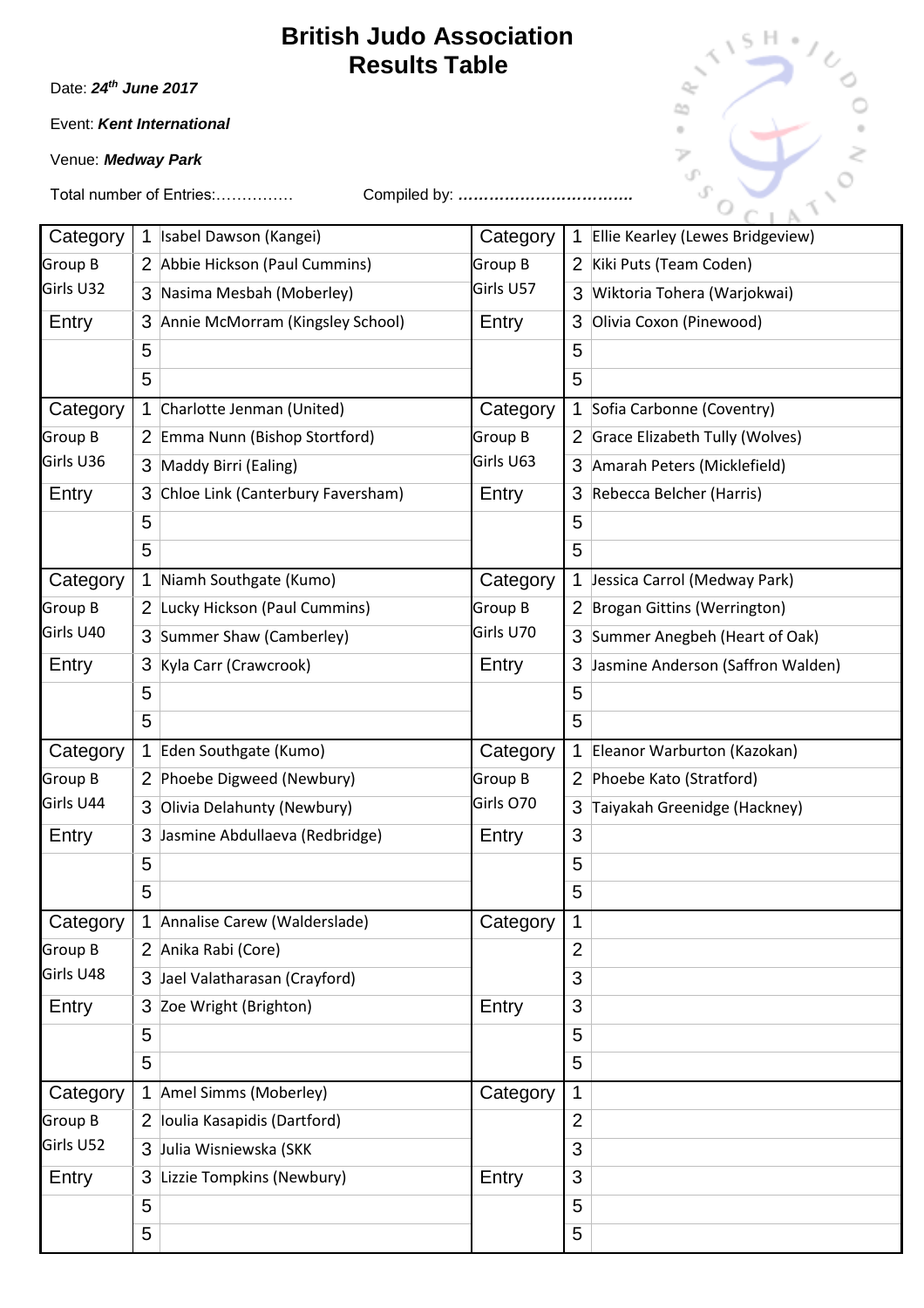Date: *24th June 2017*

Event: *Kent International* 

Venue: *Medway Park*



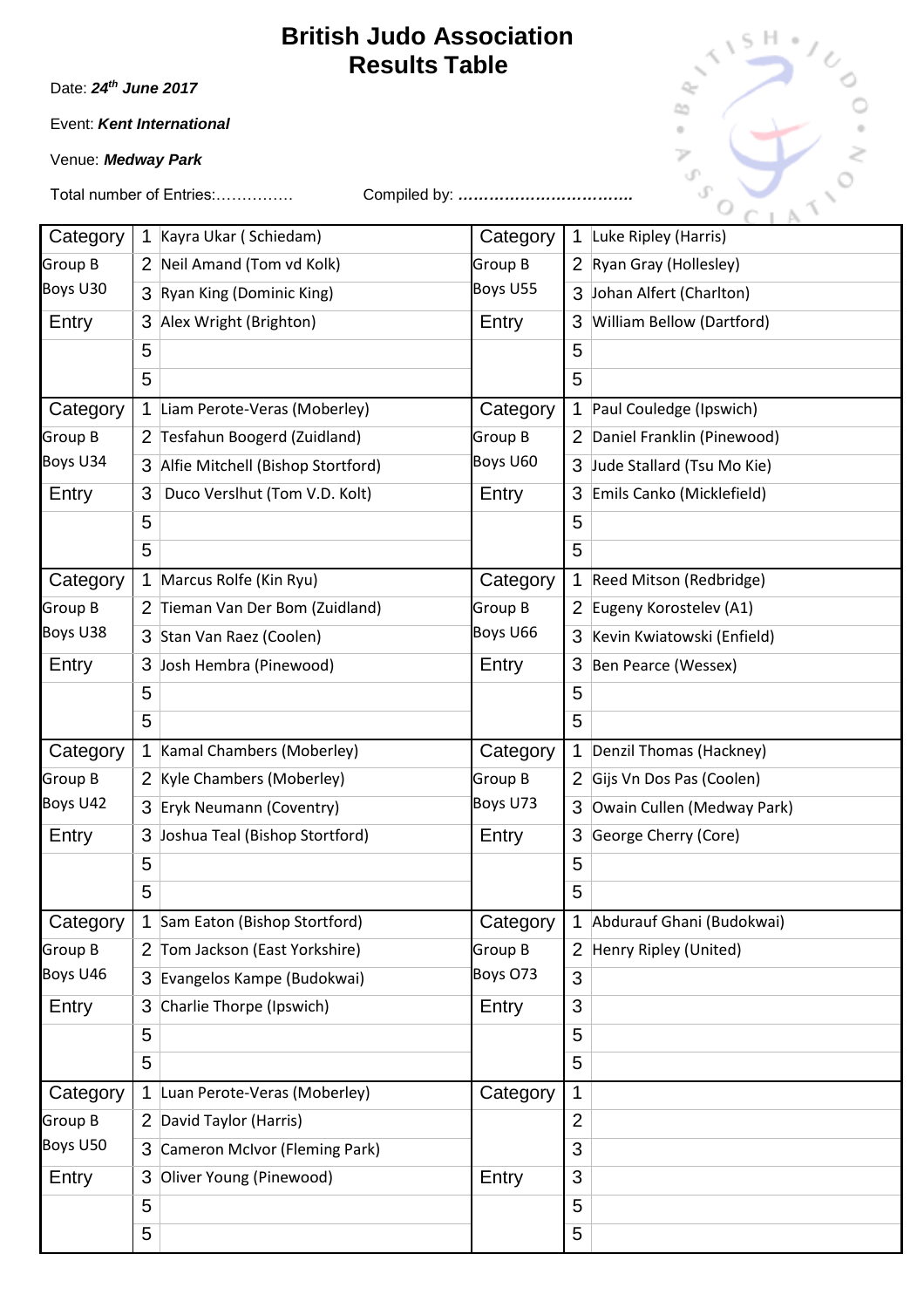Date: *24th June 2017*

Event: *Kent International* 

Venue: *Medway Park*

| Category  |                | 1 Rachel Jackson (Thornaby Pavillion) | Category  | $\mathbf 1$    | Angel ANegbeh (Heart of Oak)   |
|-----------|----------------|---------------------------------------|-----------|----------------|--------------------------------|
| Group C   |                | 2 Linda Agterberg (Tom V.D. Kolk)     | Group C   | 2              | Leah Patterson (Crawcrook)     |
| Girls U44 | 3              | Michelle Gressen (Tom V.D. Kolk)      | Girls O70 | 3              | Crystal Anegbeh (Heart of Oak) |
| Entry     | 3              |                                       | Entry     | 3              | Fasienne Van Dorst (Schiedam)  |
|           | 5              |                                       |           | 5              |                                |
|           | 5              |                                       |           | 5              |                                |
| Category  | $\mathbf 1$    | Ellie Morris (SKK)                    | Category  | 1              |                                |
| Group C   |                | 2 Megan Rothwell (Kin Ryu)            |           | $\overline{2}$ |                                |
| Girls U48 |                | 3 Eve Jackson (Thornaby Pavillion)    |           | 3              |                                |
| Entry     | 3              | Chloe Dodge (Micklefield)             | Entry     | 3              |                                |
|           | 5              |                                       |           | 5              |                                |
|           | 5              |                                       |           | 5              |                                |
| Category  | 1              | Lieke Breedveld (Schiedan)            | Category  | $\mathbf 1$    |                                |
| Group C   | $\overline{2}$ |                                       |           | $\overline{2}$ |                                |
| Girls U52 | 3              |                                       |           | 3              |                                |
| Entry     | 3              |                                       | Entry     | 3              |                                |
|           | 5              |                                       |           | 5              |                                |
|           | 5              |                                       |           | 5              |                                |
| Category  | 1              | Shannon Vant-Jes (De Korte)           | Category  | 1              |                                |
| Group C   | 2              | Thea Griffin (Kin Ryu)                |           | $\overline{2}$ |                                |
| Girls U57 | 3              |                                       |           | 3              |                                |
| Entry     | 3              |                                       | Entry     | 3              |                                |
|           | 5              |                                       |           | 5              |                                |
|           | 5              |                                       |           | 5              |                                |
| Category  |                | 1 Lily Seabright (Bishop Stortford)   | Category  | $\mathbf 1$    |                                |
| Group C   |                | 2 Isabelle Bisgood (61 JC)            |           | $\overline{2}$ |                                |
| Girls U63 | 3              |                                       |           | 3              |                                |
| Entry     | 3              |                                       | Entry     | 3              |                                |
|           | 5              |                                       |           | 5              |                                |
|           | 5              |                                       |           | 5              |                                |
| Category  | $\mathbf 1$    | Nadia Yvonne Swinkels (De Korte)      | Category  | $\mathbf 1$    |                                |
| Group C   |                | 2 Katharine Aplin (Dragan)            |           | $\overline{2}$ |                                |
| Girls U70 | 3              |                                       |           | 3              |                                |
| Entry     | 3              |                                       | Entry     | 3              |                                |
|           | 5              |                                       |           | 5              |                                |
|           | 5              |                                       |           | 5              |                                |